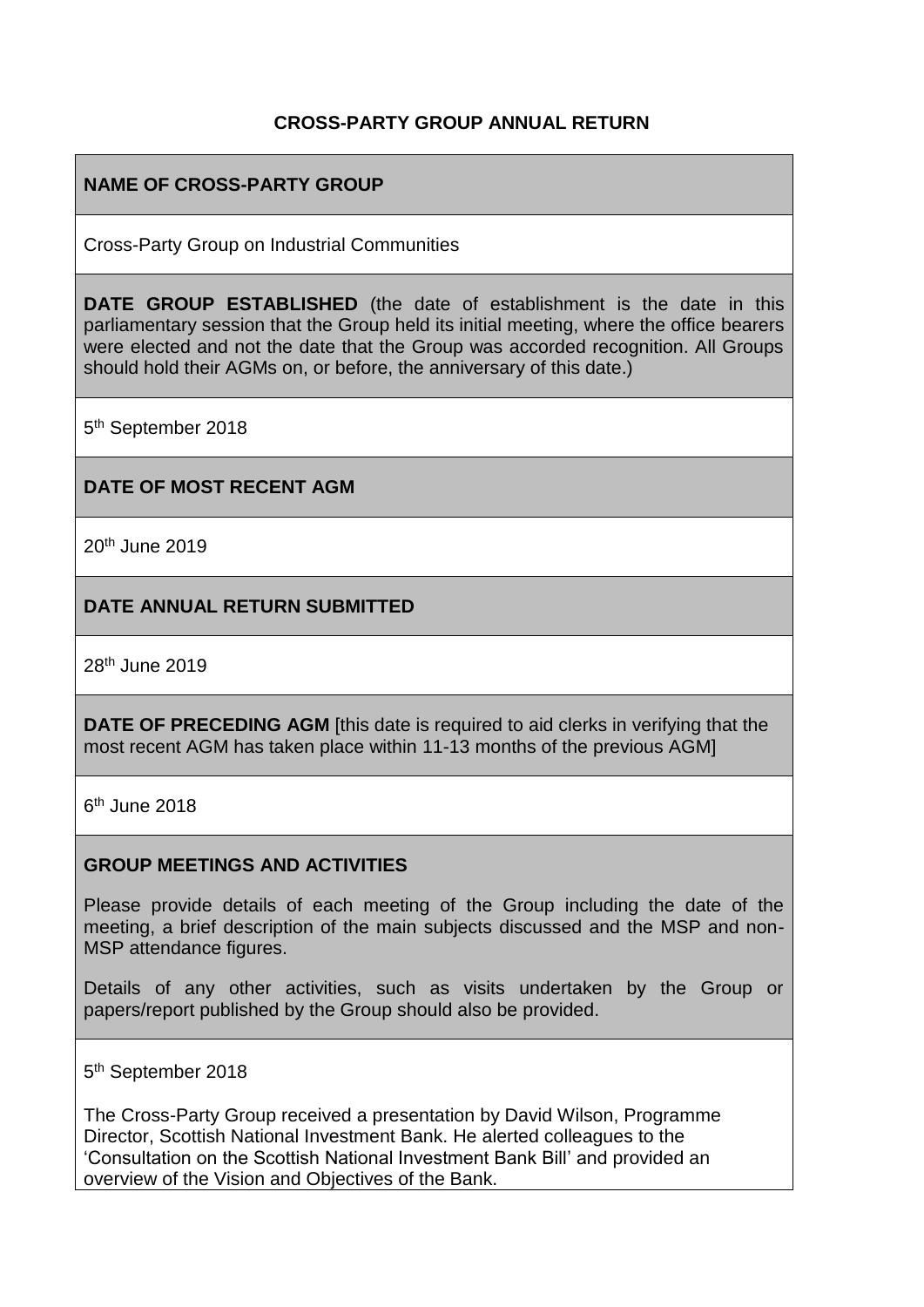The ICA Scotland Paper 'The Key Principles of Allocation in Scotland of the proposed UK Shared Prosperity Fund' was discussed and the five key principles were noted.

The meeting was attended by 1 MSP and 13 non-MSPs.

21st November 2018

The Cross-Party Group received an update from Colin Beattie MSP,Convener, on a meeting with Derek MacKay MSP and Cabinet Secretary on Thursday 15<sup>th</sup> November 2018 on the ICA Scotland paper 'The Key Principles of Allocation in Scotland of the proposed UK Shared Prosperity Fund' with representatives from the CPG. It was noted that the meeting was both positive and productive.

Gordon McGuinness, Director of Industry & Enterprise Networks, Skills Development Scotland delivered a presentation outlining the key issues and challenges in relation to the delivery of 'Developing the Young Workforce – Scotland's Youth Employment Strategy (2014)'.

Professor Steve Fothergill provided a presentation on 'The Future of Industrial Cities, Towns and Communities'. He focussed on key elements of the Report including 'The Distinctive Offer of Towns', 'The Policies we Need' and ''Where to Now?'

The meeting was attended by 3 MSPs and 12 non-MSPs.

30th January 2019

The Cross-Party Group received a report from the ICA Scotland Director on the meeting with Derek Mackay MSP, Cabinet Secretary on the 'Key Principles of Allocation of the proposed UK Shared Prosperity Fund.' The engagement was noted as being very positive.

Professor Steve Fothergill provided colleagues with an update on the 'Report of an initial Inquiry into the UK Shared Prosperity Fund, November 2018, from the All-Party Westminster Parliamentary Group on the Post-Brexit Funding for Nations, Regions and Local Areas'. It was agreed, with the support of the Convener, that the CPG would maintain its focus on 'European Funding Issues' in early 2019.

The meeting was attended by 2 MSPs and 9 non-MSPs.

27th March 2019

The Cross-Party Group received a briefing from the ICA Scotland Director, regarding his report on the Scottish Parliament Finance and Constitution Committee – Inquiry into Funding of EU Structural Fund Priorities. It was agreed that the Policy Advisory Group Scotland be asked to comment on and amend the future response drafted by the Director and that it be referred to a future meeting of the CPG and ICA Scotland for approval.

The Stronger Towns Fund – it was noted that an announcement had taken place in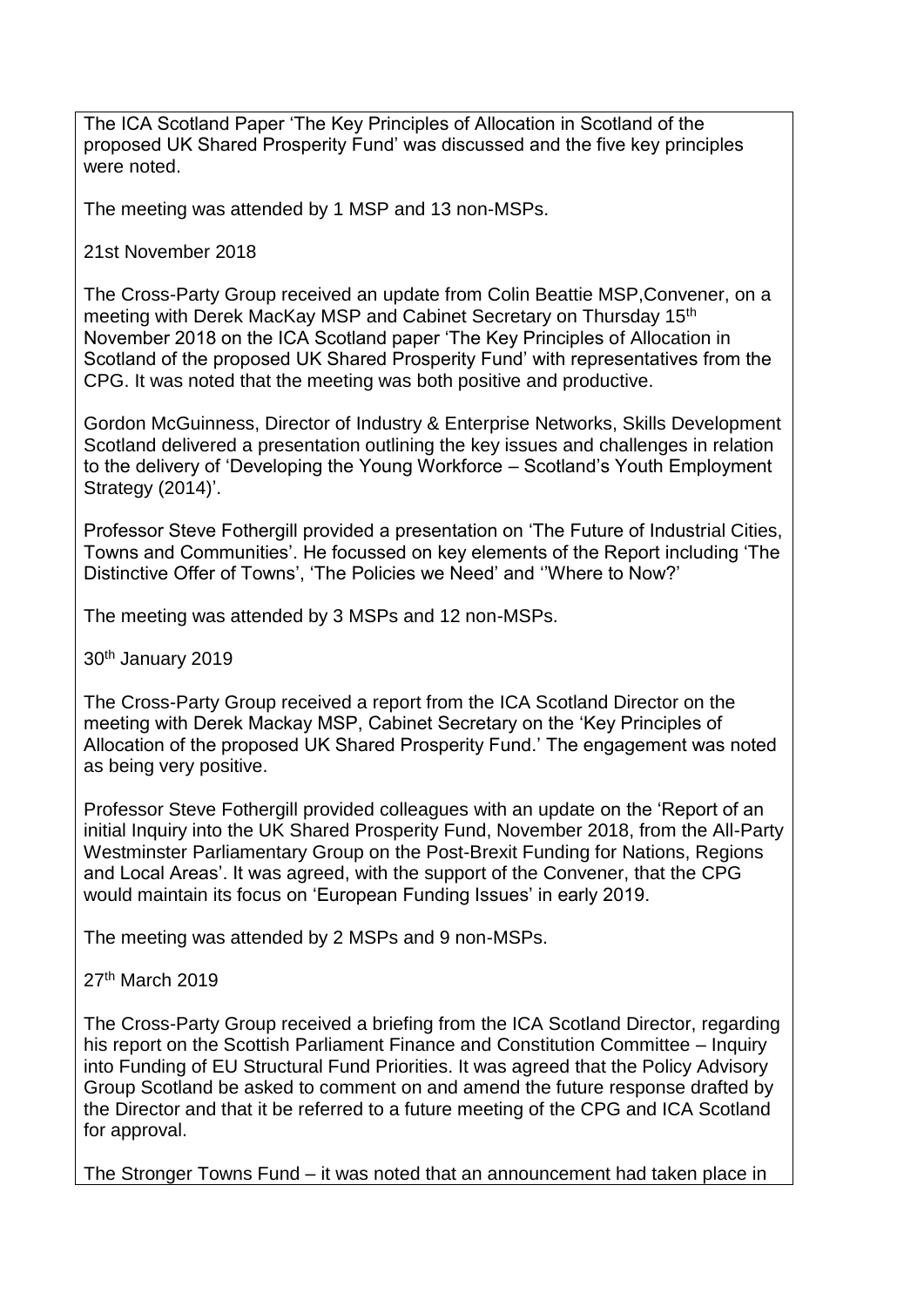Westminster about the proposed fund. It was agreed that Colin Beattie MSP and Convener would write to Derek Mackay MSP, Cabinet Secretary, to raise some of the issues which emerged from the Alliance GB's Secretariat analysis on the impact of formulae on the final quantum available to Scotland.

The meeting was attended by 2 MSPs and 10 non-MSPs.

20th June 2019

This meeting was arranged to deal with AGM business and the election of Office Bearers following the cancellation of the Cross-Party Group meeting due for the 19<sup>th</sup> June 2019 which was required to be rescheduled due to a Stage 3 Debate.

The following were agreed;

The minutes of the previous AGM Meeting dated the  $6<sup>th</sup>$  June 2018 were approved.

Colin Beattie MSP duly elected as Convener; Alex Rowley MSP duly elected as Vice-Convener and Roddy MacDonald appointed as Secretary.

The meeting was attended by 2 MSPs and 1 non-MSP.

## **MSP MEMBERS OF THE GROUP**

Please provide names and party designationof all MSP members of the Group.

Clare Adamson – Scottish National Party Tom Arthur - Scottish National Party Colin Beattie – Scottish National Party Neil Bibby – Scottish Labour Party **Mark Griffin** – Scottish Labour Party Richard Leonard – Scottish Labour Party Angus MacDonald – Scottish National Party **Fulton McGregor** – Scottish National Party **Stuart McMillan** – Scottish National Party John Mason - Scottish National Party Alex Rowley – Scottish Labour Party **Tavish Scott** – Scottish Liberal Democrats Andy Wightman – Scottish Green Party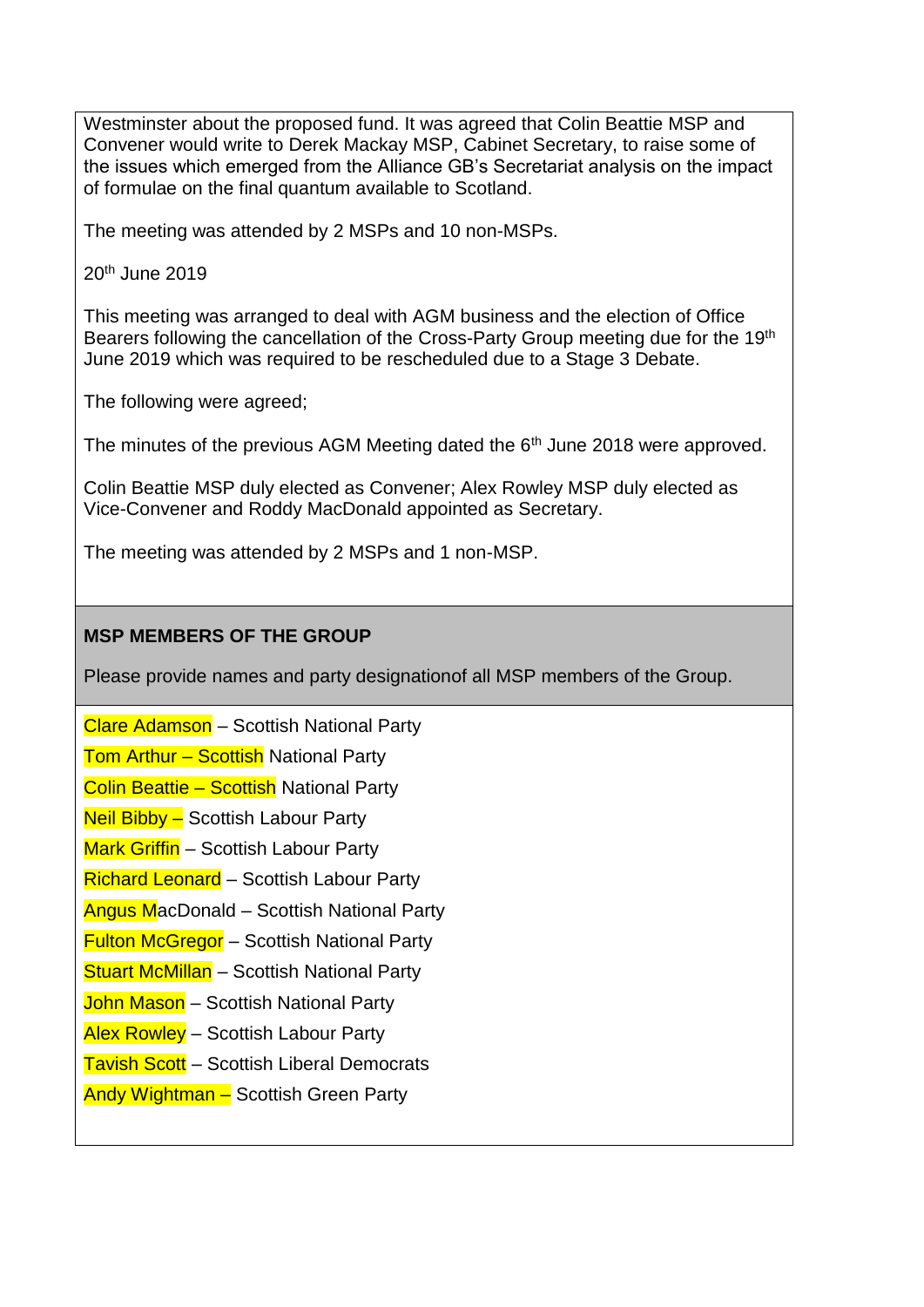# **NON-MSP MEMBERS OF THE GROUP**

For organisational members please provide only the name of the organisation, it is not necessary to provide the name(s) of individuals who may represent the organisation at meetings of the Group.

| <b>Individuals</b> |                                                                                                                                                                                                                                                                                                                                                                                                         |
|--------------------|---------------------------------------------------------------------------------------------------------------------------------------------------------------------------------------------------------------------------------------------------------------------------------------------------------------------------------------------------------------------------------------------------------|
| Organisations      | <b>Industrial Communities Alliance</b><br><b>Argyll and Bute Council</b><br><b>Coalfields Regeneration Trust</b><br><b>Dumfries and Galloway Council</b><br><b>East Ayrshire Council</b><br><b>East Dunbartonshire Council</b><br><b>East Renfrewshire Council</b><br><b>Eden Trust</b><br><b>Fife Council</b><br><b>Glasgow City Council</b><br><b>Inverclyde Council</b><br><b>Midlothian Council</b> |
|                    | <b>National Union of Mineworkers</b><br><b>North Ayrshire Council</b><br><b>Renfrewshire Council</b><br><b>Scottish Council of Voluntary Organisations</b><br><b>Scottish Enterprise</b><br><b>Scottish Trades Union Congress</b><br><b>Skills Development Scotland</b><br>South Ayrshire Council<br>South Lanarkshire Council<br><b>West Dunbartonshire Council</b>                                    |

# **GROUP OFFICE BEARERS**

Please provide names for all office bearers. The minimum requirement is that two of the office bearers are MSPs and one of these is Convener – beyond this it is a matter for the Group to decide upon the office bearers it wishes to have. It is permissible to have more than one individual elected to each office, for example, coconveners or multiple deputy conveners.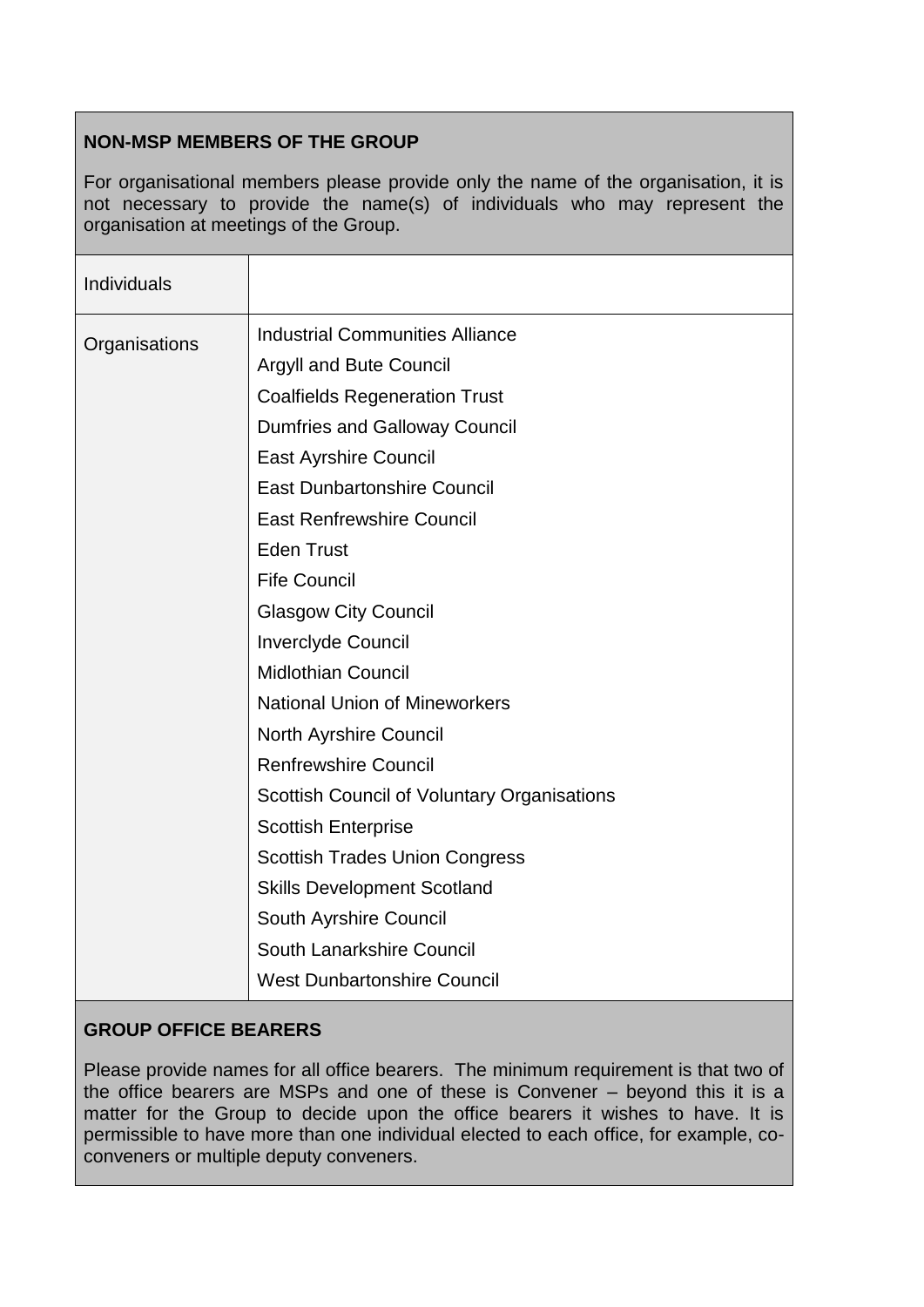| Convener               | <b>Colin Beattie MSP</b>           |
|------------------------|------------------------------------|
| <b>Deputy Convener</b> | Alex Rowley MSP                    |
| Secretary              | Roddy MacDonald, Alliance Scotland |
| Treasurer              | Not applicable                     |

## **FINANCIAL BENEFITS OR OTHER BENEFITS RECEIVED BY THE GROUP**

Please provide details of any financial or material benefit(s) received from a single source in a calendar year which has a value, either singly or cumulatively, of more than £500. This includes donations, gifts, hospitality or visits and material assistance such as secretariat support.

Details of material support should include the name of the individual providing support, the value of this support over the year, an estimate of the time spent providing this support and the name of the organisation that this individual is employed by / affiliated to in providing this support.

Groups should provide details of the date on which the benefit was received, the value of the benefit and a brief description of the benefit.

If the Group is not disclosing any financial information please tick the box to confirm that the Group has considered the support received, but concluded it totalled under the threshold for disclosure (£500).

• All Secretariat support is provided free of charge by the Industrial Communities Alliance.

### **SUBSCRIPTION CHARGED BY THE GROUP**

Please provide details of the amount charged and the purpose for which the subscription is intended to be used.

• No subscription is charged.

| <b>CONVENER CONTACT DETAILS</b> |                          |  |
|---------------------------------|--------------------------|--|
| Name                            | <b>Colin Beattie MSP</b> |  |
| Parliamentary                   | M3.05                    |  |